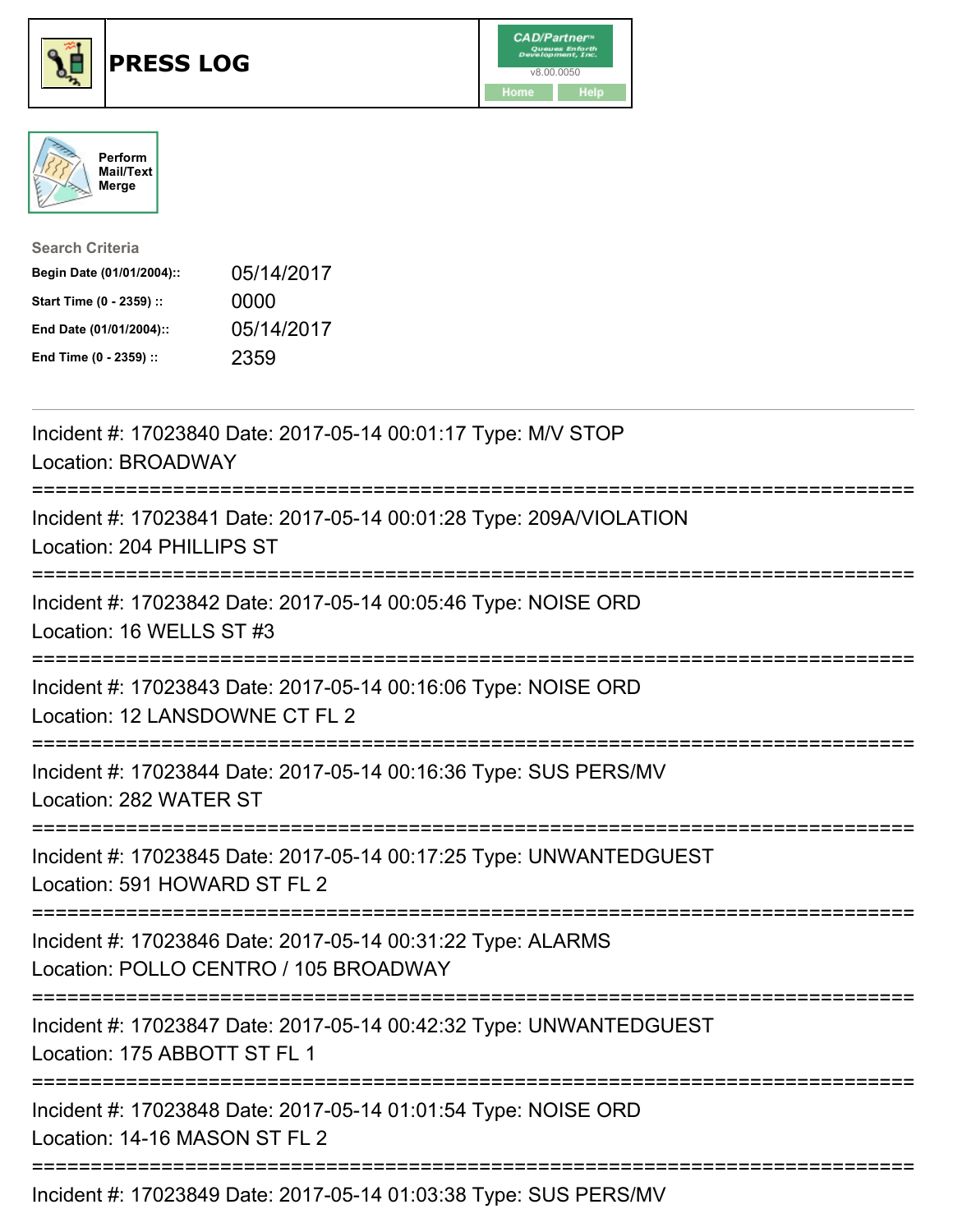| Location: ERATIC DRIVER BOLO / 354 MERRIMACK ST                                                                                |
|--------------------------------------------------------------------------------------------------------------------------------|
| Incident #: 17023850 Date: 2017-05-14 01:13:49 Type: A&B PAST<br>Location: MCDONALDS / 50 BROADWAY<br>======================== |
| Incident #: 17023851 Date: 2017-05-14 01:17:31 Type: FIGHT<br>Location: MCDONALDS / 50 BROADWAY                                |
| Incident #: 17023852 Date: 2017-05-14 01:18:31 Type: DISTURBANCE<br>Location: 621 COMMON ST                                    |
| Incident #: 17023853 Date: 2017-05-14 01:27:23 Type: NOISE ORD<br>Location: 4 AVON ST #1                                       |
| Incident #: 17023854 Date: 2017-05-14 01:30:08 Type: M/V STOP<br>Location: ARONS FURNITURE / 50 ESSEX ST                       |
| Incident #: 17023855 Date: 2017-05-14 01:30:12 Type: UNWANTEDGUEST<br>Location: 141 BERNARD AV #1                              |
| Incident #: 17023856 Date: 2017-05-14 01:34:48 Type: NOISE ORD<br>Location: 12 GROVE ST #2                                     |
| Incident #: 17023857 Date: 2017-05-14 01:43:19 Type: M/V STOP<br>Location: HAVERHILL ST & JACKSON ST                           |
| Incident #: 17023858 Date: 2017-05-14 01:44:40 Type: NOISE ORD<br>Location: 210 MERRIMACK ST #109                              |
| Incident #: 17023859 Date: 2017-05-14 01:45:55 Type: NOISE ORD<br>Location: 11 BODWELL ST FL 1                                 |
| Incident #: 17023860 Date: 2017-05-14 01:51:31 Type: LARCENY/PAST<br>Location: LAS PALMAS RESTURANT / 445 ESSEX ST             |
| Incident #: 17023861 Date: 2017-05-14 01:55:13 Type: SHOTS FIRED<br>Location: LOWELL ST & MARGIN ST                            |
| Incident #: 17023862 Date: 2017-05-14 01:59:21 Type: UNWANTEDGUEST<br>Location: 65 WILLOW ST #2                                |
| Incident #: 17023863 Date: 2017-05-14 02:00:33 Type: M/V STOP                                                                  |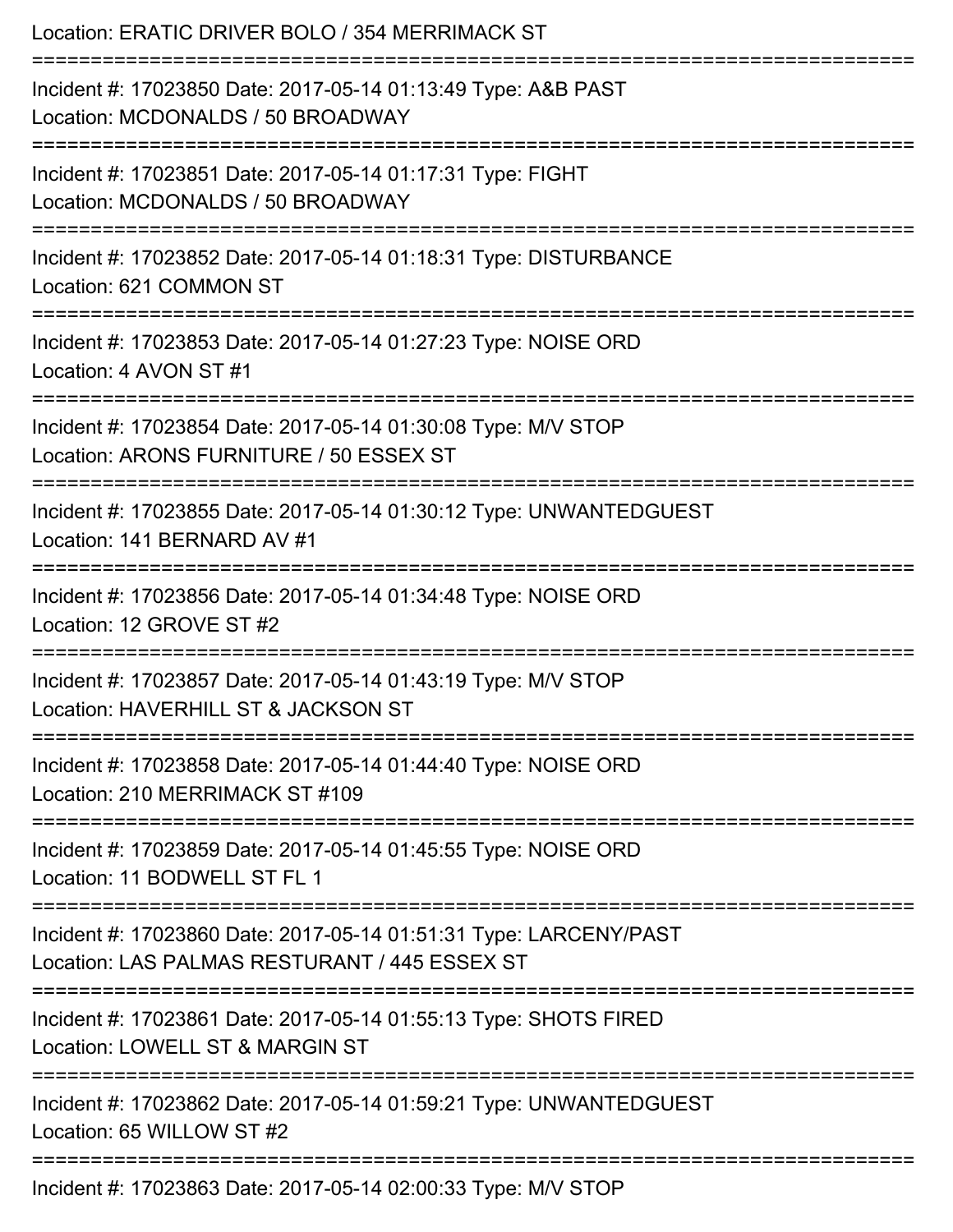| Incident #: 17023864 Date: 2017-05-14 02:12:56 Type: 209A/VIOLATION<br>Location: ARREST / 6 E HAVERHILL ST FL 2 |
|-----------------------------------------------------------------------------------------------------------------|
| Incident #: 17023865 Date: 2017-05-14 02:23:05 Type: KEEP PEACE<br>Location: 591 HOWARD ST FL 2                 |
| Incident #: 17023866 Date: 2017-05-14 02:29:04 Type: MEDIC SUPPORT<br>Location: 49 THORNDIKE ST                 |
| Incident #: 17023867 Date: 2017-05-14 02:30:13 Type: NOISE ORD<br>Location: 318 AMES ST                         |
| Incident #: 17023868 Date: 2017-05-14 02:39:04 Type: M/V STOP<br>Location: AMESBURY ST & HAVERHILL ST           |
| Incident #: 17023869 Date: 2017-05-14 02:39:52 Type: SHOTS FIRED<br>Location: 63 BUNKERHILL ST                  |
| Incident #: 17023871 Date: 2017-05-14 02:55:10 Type: SUICIDE ATTEMPT<br>Location: 405 ANDOVER ST #2             |
| Incident #: 17023870 Date: 2017-05-14 02:58:14 Type: NOISE ORD<br>Location: 76 BUNKERHILL ST                    |
| Incident #: 17023872 Date: 2017-05-14 03:00:13 Type: HIT & RUN M/V<br>Location: TOW / 36 MANCHESTER ST          |
| Incident #: 17023873 Date: 2017-05-14 03:09:10 Type: M/V STOP<br>Location: BENNINGTON ST & PARK ST              |
| Incident #: 17023874 Date: 2017-05-14 03:09:36 Type: NOISE ORD<br>Location: 104 FARNHAM ST                      |
| Incident #: 17023875 Date: 2017-05-14 03:21:21 Type: NOISE ORD<br>Location: 65 MANN ST                          |
| Incident #: 17023876 Date: 2017-05-14 03:30:10 Type: ROBBERY UNARM<br>Location: 167 BUTLER ST                   |
| Incident #: 17023877 Date: 2017-05-14 03:31:54 Type: NOISE ORD                                                  |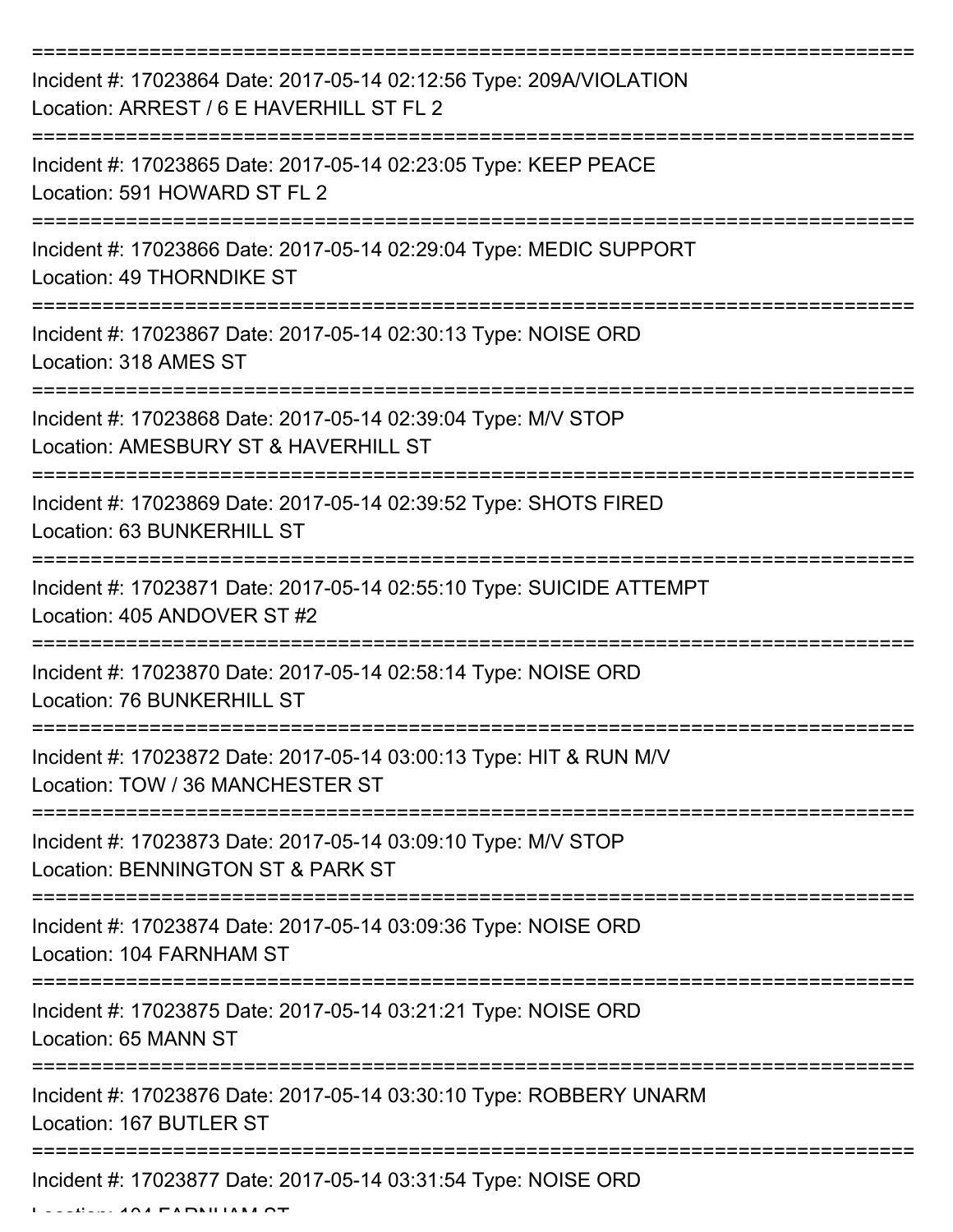| Incident #: 17023878 Date: 2017-05-14 03:37:47 Type: LARCENY/PAST<br>Location: 490 HOWARD ST             |
|----------------------------------------------------------------------------------------------------------|
| Incident #: 17023879 Date: 2017-05-14 03:40:41 Type: SUS PERS/MV<br>Location: PHILLIPS & RT 114          |
| Incident #: 17023880 Date: 2017-05-14 04:05:03 Type: NOISE ORD<br>Location: 169 LAWRENCE ST #3           |
| Incident #: 17023881 Date: 2017-05-14 04:25:36 Type: NOISE ORD<br>Location: 201 CARLETON ST#1            |
| Incident #: 17023882 Date: 2017-05-14 04:29:59 Type: DOMESTIC/PAST<br>Location: ARREST / 16 HOLTON ST #2 |
| Incident #: 17023883 Date: 2017-05-14 04:49:27 Type: M/V STOP<br>Location: PLATT ST & WOODLAND ST        |
| Incident #: 17023884 Date: 2017-05-14 05:26:28 Type: 911 HANG UP<br>Location: 203 HAVERHILL ST           |
| Incident #: 17023885 Date: 2017-05-14 05:37:31 Type: SUS PERS/MV<br>Location: 87 BELKNAP ST              |
| Incident #: 17023886 Date: 2017-05-14 06:02:55 Type: A&B PAST<br>Location: 465 HIGH ST                   |
| Incident #: 17023887 Date: 2017-05-14 06:59:01 Type: M/V STOP<br>Location: AMESBURY ST & HAVERHILL ST    |
| Incident #: 17023888 Date: 2017-05-14 07:10:43 Type: DISTURBANCE<br>Location: 205 S UNION ST             |
| Incident #: 17023889 Date: 2017-05-14 07:25:45 Type: CK WELL BEING<br>Location: 28 WOODLAND ST           |
| Incident #: 17023890 Date: 2017-05-14 07:34:00 Type: M/V STOP<br>Location: S BRODWAY & ANDOVER           |
| Incident #: 17023891 Date: 2017-05-14 07:34:58 Type: M/V STOP                                            |

Location: 75 CHAM/CHEEN DD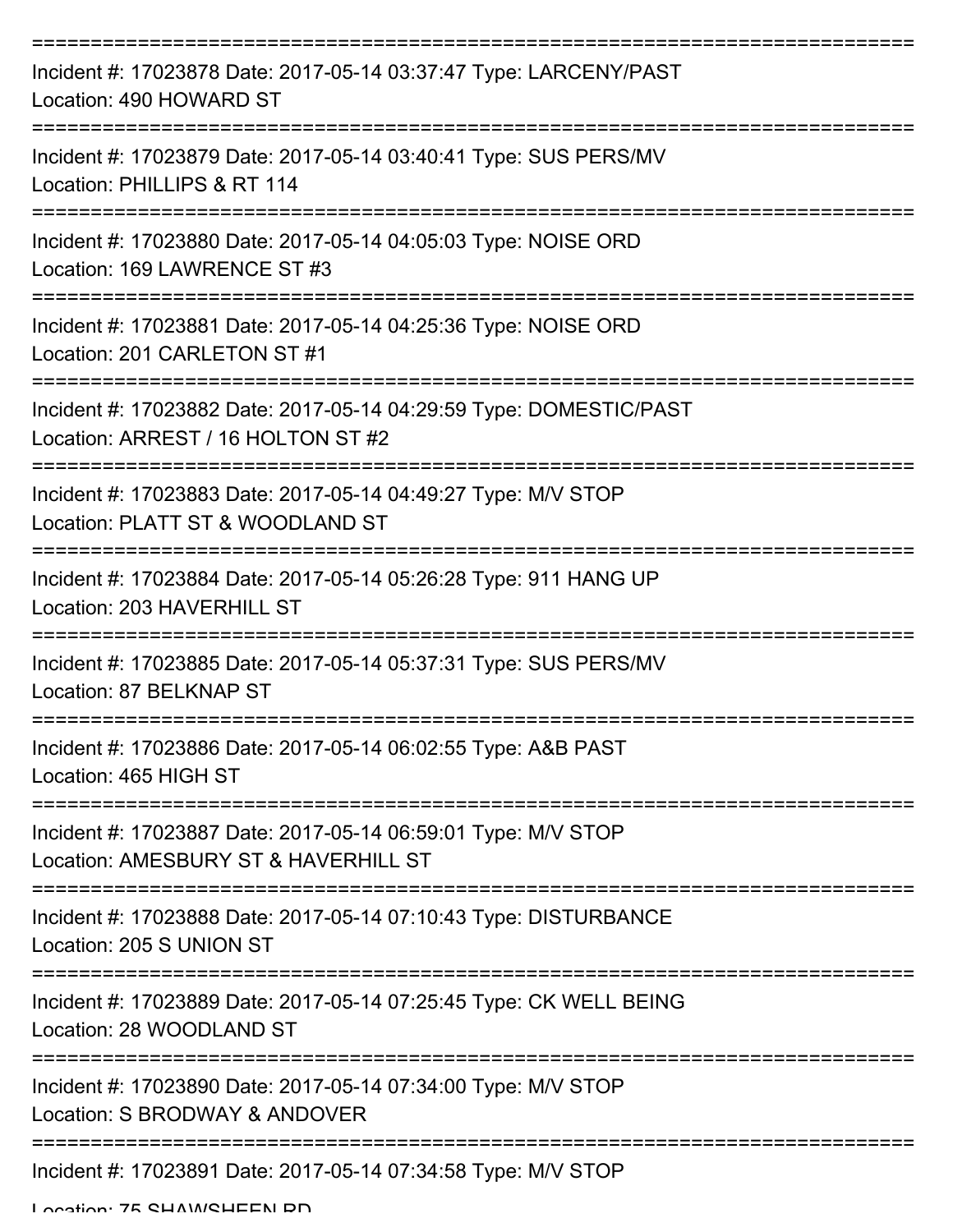| Incident #: 17023892 Date: 2017-05-14 07:45:29 Type: M/V STOP<br>Location: DENNYS / 160 WINTHROP AV                              |
|----------------------------------------------------------------------------------------------------------------------------------|
| Incident #: 17023893 Date: 2017-05-14 07:52:31 Type: M/V STOP<br>Location: DURHAM ST & S BROADWAY                                |
| Incident #: 17023894 Date: 2017-05-14 08:12:37 Type: NEIGHBOR PROB<br>Location: 341 S BROADWAY                                   |
| Incident #: 17023895 Date: 2017-05-14 08:18:36 Type: MAL DAMAGE<br>Location: 88 BEACON ST                                        |
| Incident #: 17023896 Date: 2017-05-14 08:27:14 Type: AUTO ACC/NO PI<br>Location: TOW / FALLS BRIDGE                              |
| Incident #: 17023897 Date: 2017-05-14 08:39:19 Type: ALARM/BURG<br>Location: CENTRAL AUTO MUSIC / 273 S UNION ST                 |
| Incident #: 17023898 Date: 2017-05-14 09:20:59 Type: M/V STOP<br><b>Location: CENTRAL BRIDGE</b>                                 |
| Incident #: 17023899 Date: 2017-05-14 09:25:30 Type: DISTURBANCE<br>Location: PENTUCKETT MEDICAL / 500 MERRIMACK ST              |
| Incident #: 17023900 Date: 2017-05-14 09:29:50 Type: MEDIC SUPPORT<br>Location: ST MARY-IMMACULATE CONCEPTION / 300 HAVERHILL ST |
| Incident #: 17023901 Date: 2017-05-14 09:40:43 Type: AUTO ACC/NO PI<br>Location: 65 PARK ST                                      |
| Incident #: 17023902 Date: 2017-05-14 09:47:52 Type: M/V STOP<br>Location: FARNHAM ST & S UNION ST                               |
| Incident #: 17023903 Date: 2017-05-14 09:50:24 Type: M/V STOP<br>Location: ABBOTT ST & FOSTER ST                                 |
| Incident #: 17023904 Date: 2017-05-14 09:56:18 Type: PARK & WALK<br><b>Location: SOUTH COMMON</b>                                |
| Incident #: 17023905 Date: 2017-05-14 09:57:00 Type: PARK & WALK<br>Location: BRADFORD ST & BROADWAY                             |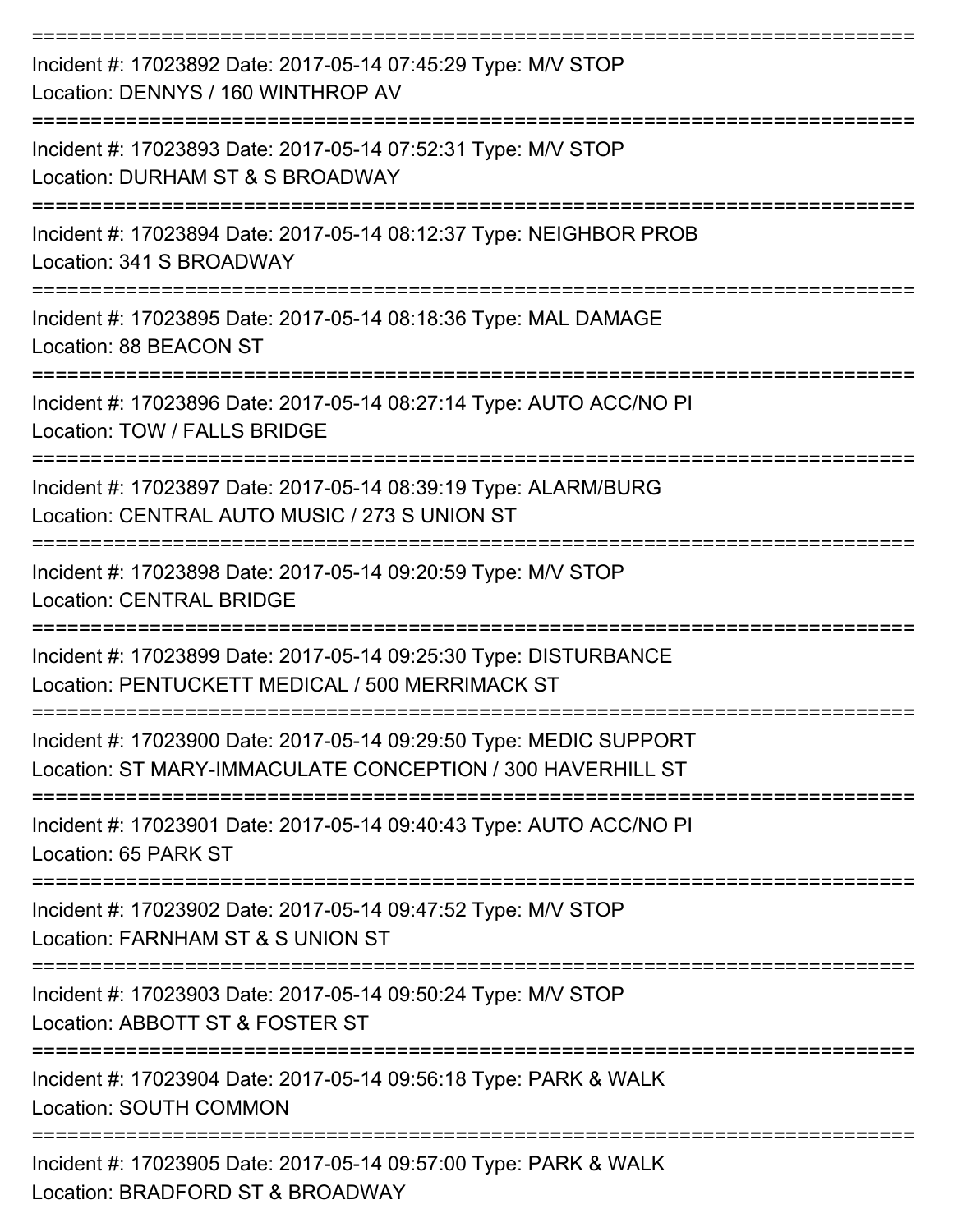| Incident #: 17023906 Date: 2017-05-14 10:01:05 Type: TENANT PROB<br>Location: 20 KNOX ST #19                                        |
|-------------------------------------------------------------------------------------------------------------------------------------|
| ============================<br>Incident #: 17023907 Date: 2017-05-14 10:08:17 Type: DOMESTIC/PROG<br>Location: 45 BELLEVUE ST FL 2 |
| Incident #: 17023908 Date: 2017-05-14 10:16:52 Type: M/V STOP<br>Location: ABBOTT ST & FOSTER ST<br>===========================     |
| Incident #: 17023909 Date: 2017-05-14 10:43:39 Type: SUS PERS/MV<br>Location: BUNKERHILL ST & PARK ST                               |
| Incident #: 17023910 Date: 2017-05-14 10:59:15 Type: M/V STOP<br>Location: 50 BROADWAY                                              |
| Incident #: 17023911 Date: 2017-05-14 11:11:34 Type: ASSIST FIRE<br>Location: 40 AMES ST FL 2                                       |
| Incident #: 17023912 Date: 2017-05-14 11:14:14 Type: M/V STOP<br>Location: ABBOTT ST & S UNION ST                                   |
| ;====================================<br>Incident #: 17023913 Date: 2017-05-14 11:18:46 Type: M/V STOP<br>Location: 157 BAILEY ST   |
| Incident #: 17023914 Date: 2017-05-14 11:31:44 Type: M/V STOP<br>Location: BAILEY ST & FOSTER ST                                    |
| Incident #: 17023915 Date: 2017-05-14 11:37:39 Type: M/V STOP<br>Location: LAWRENCE ST & SARATOGA ST                                |
| Incident #: 17023916 Date: 2017-05-14 11:38:42 Type: M/V STOP<br>Location: 585ZB1 / 34 SALEM ST                                     |
| Incident #: 17023917 Date: 2017-05-14 11:46:24 Type: M/V STOP<br>Location: BAILEY ST & S UNION ST                                   |
| Incident #: 17023918 Date: 2017-05-14 11:50:06 Type: MEDIC SUPPORT<br>Location: ABBOTT ST & FOSTER ST                               |
| Incident #: 17023919 Date: 2017-05-14 11:56:55 Type: RECOV/STOL/MV<br>Location: 65 BUNKERHILL ST                                    |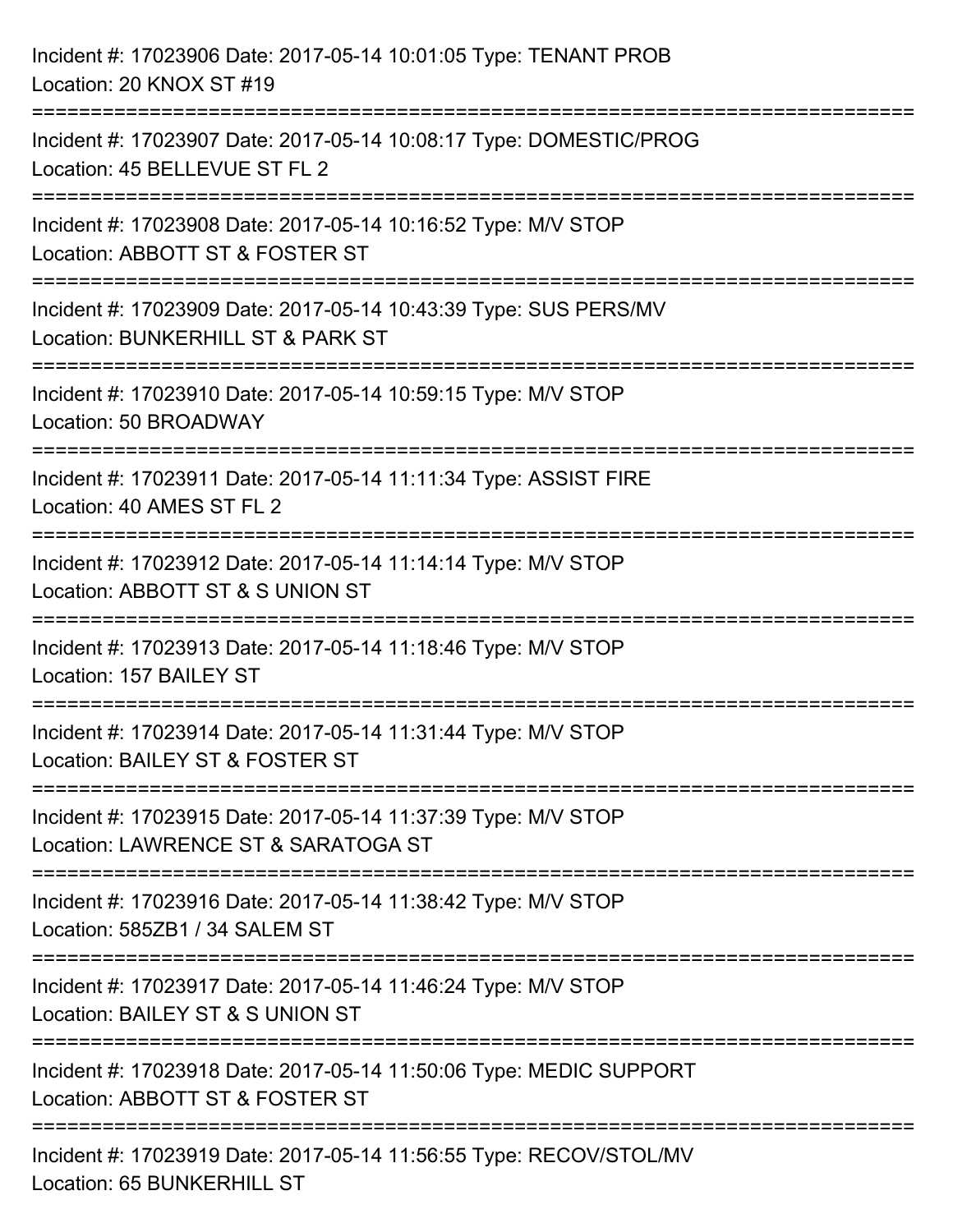| Incident #: 17023920 Date: 2017-05-14 12:16:18 Type: AUTO ACC/NO PI<br>Location: DAVIS ST & FARLEY ST                                |
|--------------------------------------------------------------------------------------------------------------------------------------|
| Incident #: 17023921 Date: 2017-05-14 12:25:47 Type: MAL DAMAGE<br>Location: 577 COMMON ST                                           |
| Incident #: 17023924 Date: 2017-05-14 12:36:56 Type: HIT & RUN M/V<br>Location: 76 WATER ST                                          |
| Incident #: 17023922 Date: 2017-05-14 12:41:15 Type: AUTO ACC/NO PI<br>Location: 76 E HAVERHILL ST                                   |
| Incident #: 17023923 Date: 2017-05-14 12:48:36 Type: M/V STOP<br>Location: 195 LOWELL ST                                             |
| Incident #: 17023925 Date: 2017-05-14 12:58:30 Type: M/V STOP<br>Location: 3KT512 / 185 BROADWAY                                     |
| Incident #: 17023926 Date: 2017-05-14 13:01:09 Type: SUS PERS/MV<br>Location: 77 HAWLEY ST                                           |
| Incident #: 17023927 Date: 2017-05-14 13:10:07 Type: DISTURBANCE<br>Location: 700 ESSEX ST                                           |
| Incident #: 17023928 Date: 2017-05-14 13:35:24 Type: MV/BLOCKING<br>Location: 329 HAVERHILL ST                                       |
| Incident #: 17023929 Date: 2017-05-14 14:04:54 Type: DRUG OVERDOSE<br>Location: 2 INMAN ST #25                                       |
| Incident #: 17023930 Date: 2017-05-14 14:34:40 Type: DRUG VIO<br>Location: 17 GREENFIELD ST                                          |
| Incident #: 17023932 Date: 2017-05-14 14:42:10 Type: CK WELL BEING<br>Location: 262 PROSPECT ST #1<br>------------------------------ |
| Incident #: 17023931 Date: 2017-05-14 14:42:28 Type: M/V STOP<br>Location: ANDOVER ST & S UNION ST                                   |
| Incident #: 17023933 Date: 2017-05-14 15:20:00 Type: MV/BLOCKING<br>Location: 67 PHILLIPS ST                                         |

===========================================================================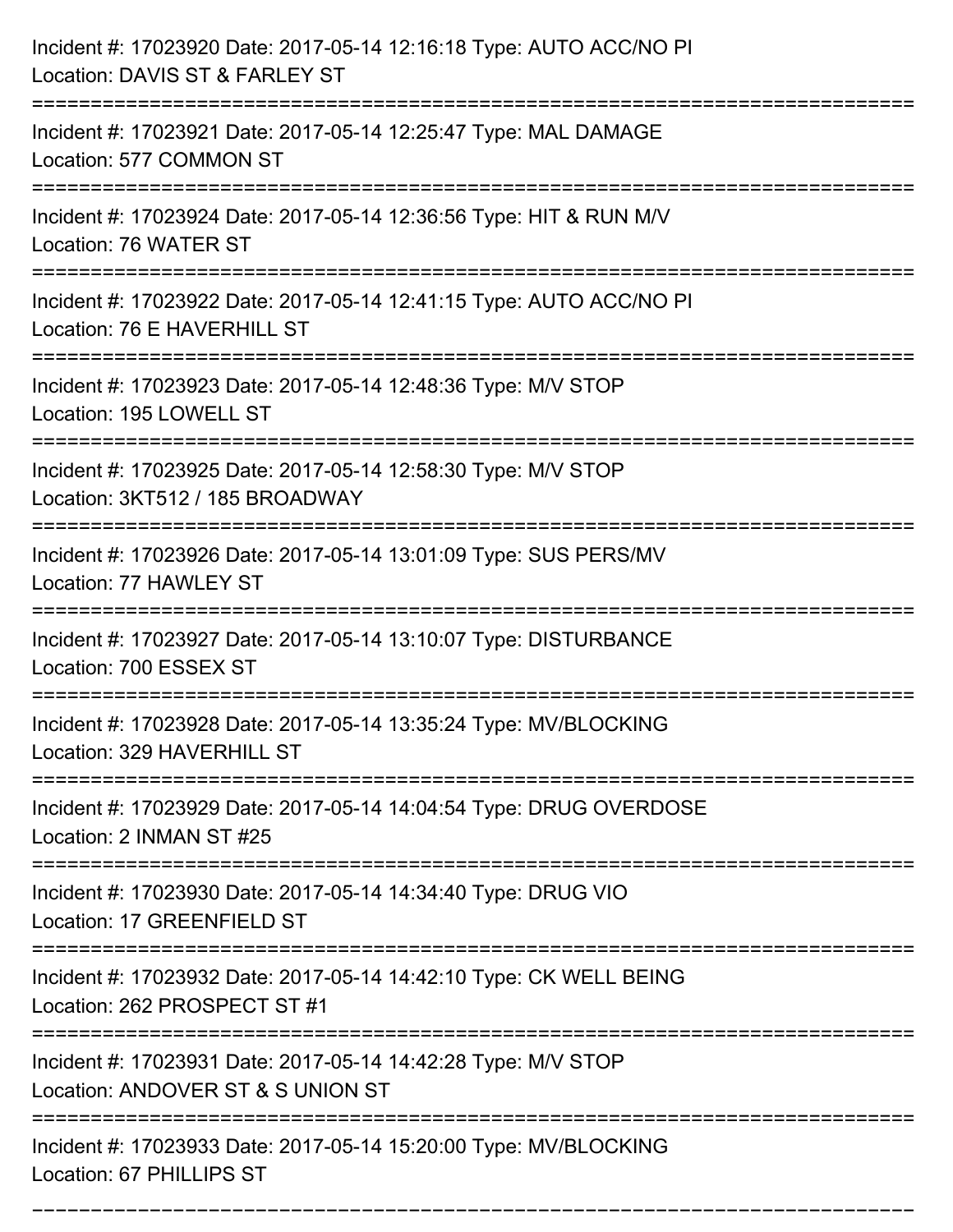| Incident #: 17023934 Date: 2017-05-14 15:24:57 Type: M/V STOP<br>Location: 10 BUNKERHILL ST                                             |
|-----------------------------------------------------------------------------------------------------------------------------------------|
| Incident #: 17023935 Date: 2017-05-14 15:29:20 Type: MV/BLOCKING<br>Location: 33 MYRTLE ST                                              |
| Incident #: 17023936 Date: 2017-05-14 15:34:17 Type: AUTO ACC/NO PI<br>Location: WINTHROP AV                                            |
| Incident #: 17023937 Date: 2017-05-14 15:38:39 Type: UNWANTEDGUEST<br>Location: HOLIDAY INN EXPRESS / 224 WINTHROP AV                   |
| Incident #: 17023939 Date: 2017-05-14 15:53:32 Type: MISSING PERS<br>Location: 9 AYER RD                                                |
| Incident #: 17023938 Date: 2017-05-14 15:55:49 Type: 911 HANG UP<br>Location: 370 S UNION ST                                            |
| Incident #: 17023940 Date: 2017-05-14 16:02:46 Type: M/V STOP<br>Location: 163 LAWRENCE ST                                              |
| Incident #: 17023941 Date: 2017-05-14 16:10:36 Type: AUTO ACC/NO PI<br>Location: 139 BERKELEY ST                                        |
| Incident #: 17023942 Date: 2017-05-14 16:17:27 Type: CARJACKING<br>Location: 700 ESSEX ST                                               |
| =====================<br>Incident #: 17023943 Date: 2017-05-14 16:29:43 Type: M/V STOP<br>Location: 4TK842 / ARLINGTON ST & EXCHANGE ST |
| Incident #: 17023944 Date: 2017-05-14 16:32:49 Type: TOW/REPOSSED<br>Location: 61 AMES ST                                               |
| Incident #: 17023945 Date: 2017-05-14 16:36:15 Type: M/V STOP<br>Location: BROADWAY & PARK ST                                           |
| Incident #: 17023946 Date: 2017-05-14 16:39:28 Type: SUICIDE ATTEMPT<br>Location: 205 BROADWAY                                          |
| Incident #: 17023947 Date: 2017-05-14 16:47:57 Type: MEDIC SUPPORT<br>Location: 32 BERNARD AV                                           |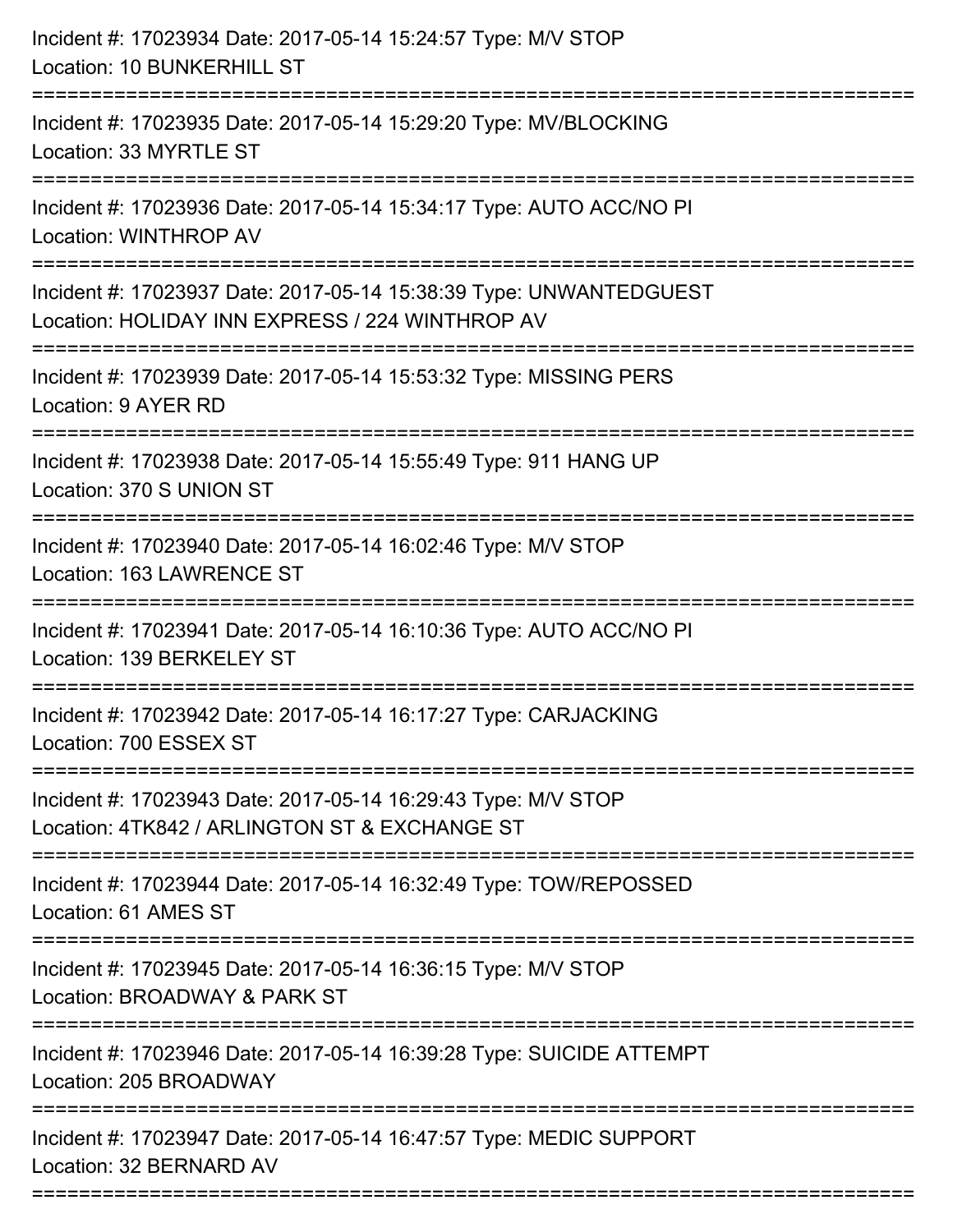Location: 218 PHILLIPS ST

| Incident #: 17023949 Date: 2017-05-14 16:57:48 Type: NOISE ORD<br>Location: 73 CROSS ST FL 2              |
|-----------------------------------------------------------------------------------------------------------|
| Incident #: 17023950 Date: 2017-05-14 16:59:51 Type: LARCENY/PAST<br>Location: 400 N CANAL ST             |
| Incident #: 17023951 Date: 2017-05-14 17:17:03 Type: STOLEN PROP<br>Location: 78 BUNKERHILL ST            |
| Incident #: 17023952 Date: 2017-05-14 17:29:03 Type: B&E/MV/PAST<br>Location: 38 MILTON ST FL 1ST         |
| Incident #: 17023954 Date: 2017-05-14 17:53:59 Type: DRUG VIO<br>Location: E HAVERHILL ST & HIGH ST       |
| Incident #: 17023953 Date: 2017-05-14 17:54:36 Type: MAL DAMAGE<br>Location: 181 ARLINGTON ST #11         |
| Incident #: 17023955 Date: 2017-05-14 18:01:59 Type: AUTO ACC/NO PI<br>Location: 296 AMES ST              |
| Incident #: 17023956 Date: 2017-05-14 18:11:39 Type: SUS PERS/MV<br>Location: E HAVERHILL ST & SARGENT ST |
| Incident #: 17023957 Date: 2017-05-14 18:13:57 Type: M/V STOP<br>Location: ESSEX ST & HAMPSHIRE ST        |
| Incident #: 17023958 Date: 2017-05-14 18:23:49 Type: M/V STOP<br>Location: MERRIMACK ST & S BROADWAY      |
| Incident #: 17023959 Date: 2017-05-14 18:48:28 Type: DISORDERLY<br>Location: BRADFORD ST & BROADWAY       |
| Incident #: 17023960 Date: 2017-05-14 18:57:13 Type: NOTIFICATION<br>Location: 64 MAY ST #1               |
| Incident #: 17023961 Date: 2017-05-14 18:58:57 Type: KEEP PEACE<br>Location: 45 BELLEVUE ST FL 2          |
|                                                                                                           |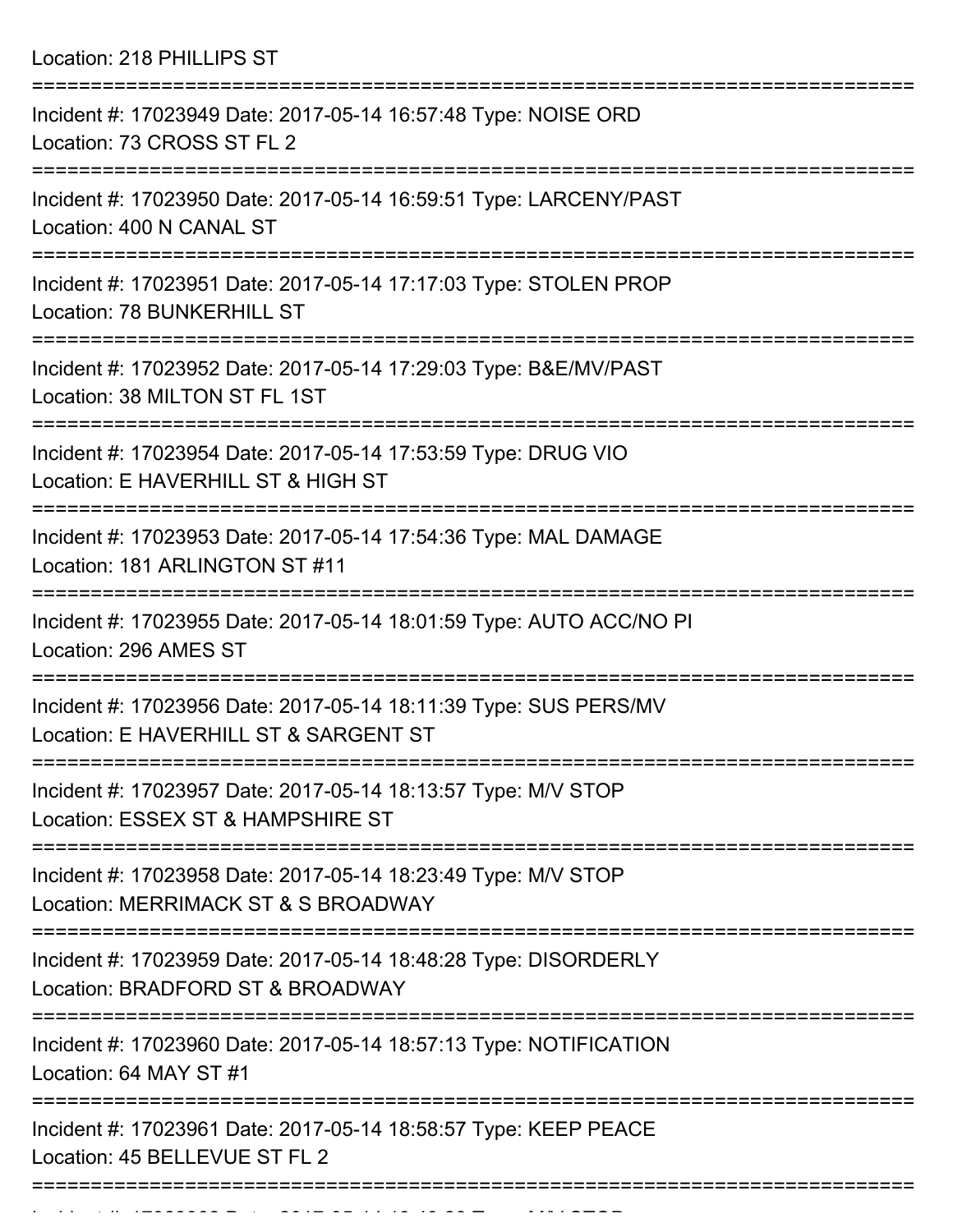Location: CHESTER ST & S BROADWAY

| Incident #: 17023963 Date: 2017-05-14 19:51:20 Type: MV/BLOCKING<br><b>Location: YALE ST</b>              |
|-----------------------------------------------------------------------------------------------------------|
| Incident #: 17023965 Date: 2017-05-14 19:53:01 Type: A&B PROG<br>Location: 115 MARKET ST                  |
| Incident #: 17023964 Date: 2017-05-14 19:53:30 Type: M/V STOP<br>Location: FRANKLIN ST & LOWELL ST        |
| Incident #: 17023966 Date: 2017-05-14 19:55:12 Type: M/V STOP<br>Location: CARVER ST & SHATTUCK ST        |
| Incident #: 17023967 Date: 2017-05-14 20:19:47 Type: DOMESTIC/PROG<br>Location: 68 BROOK ST FL 2          |
| Incident #: 17023968 Date: 2017-05-14 20:33:03 Type: AUTO ACC/PED<br>Location: AMESBURY ST & HAVERHILL ST |
| Incident #: 17023969 Date: 2017-05-14 20:33:43 Type: DISTURBANCE<br>Location: 2 INMAN ST                  |
| Incident #: 17023970 Date: 2017-05-14 20:44:59 Type: M/V STOP<br>Location: ESSEX ST & MILL ST             |
| Incident #: 17023971 Date: 2017-05-14 20:47:16 Type: M/V STOP<br>Location: ESSEX ST & NEWBURY ST          |
| Incident #: 17023972 Date: 2017-05-14 20:47:43 Type: AUTO ACC/NO PI<br>Location: 197 PARKER ST            |
| Incident #: 17023973 Date: 2017-05-14 21:00:46 Type: M/V STOP<br>Location: BROADWAY & HAVERHILL ST        |
| Incident #: 17023974 Date: 2017-05-14 21:03:21 Type: KEEP PEACE<br>Location: 194 GARDEN ST                |
| Incident #: 17023975 Date: 2017-05-14 21:10:39 Type: AUTO ACC/NO PI<br>Location: BERKELEY ST & JACKSON ST |
|                                                                                                           |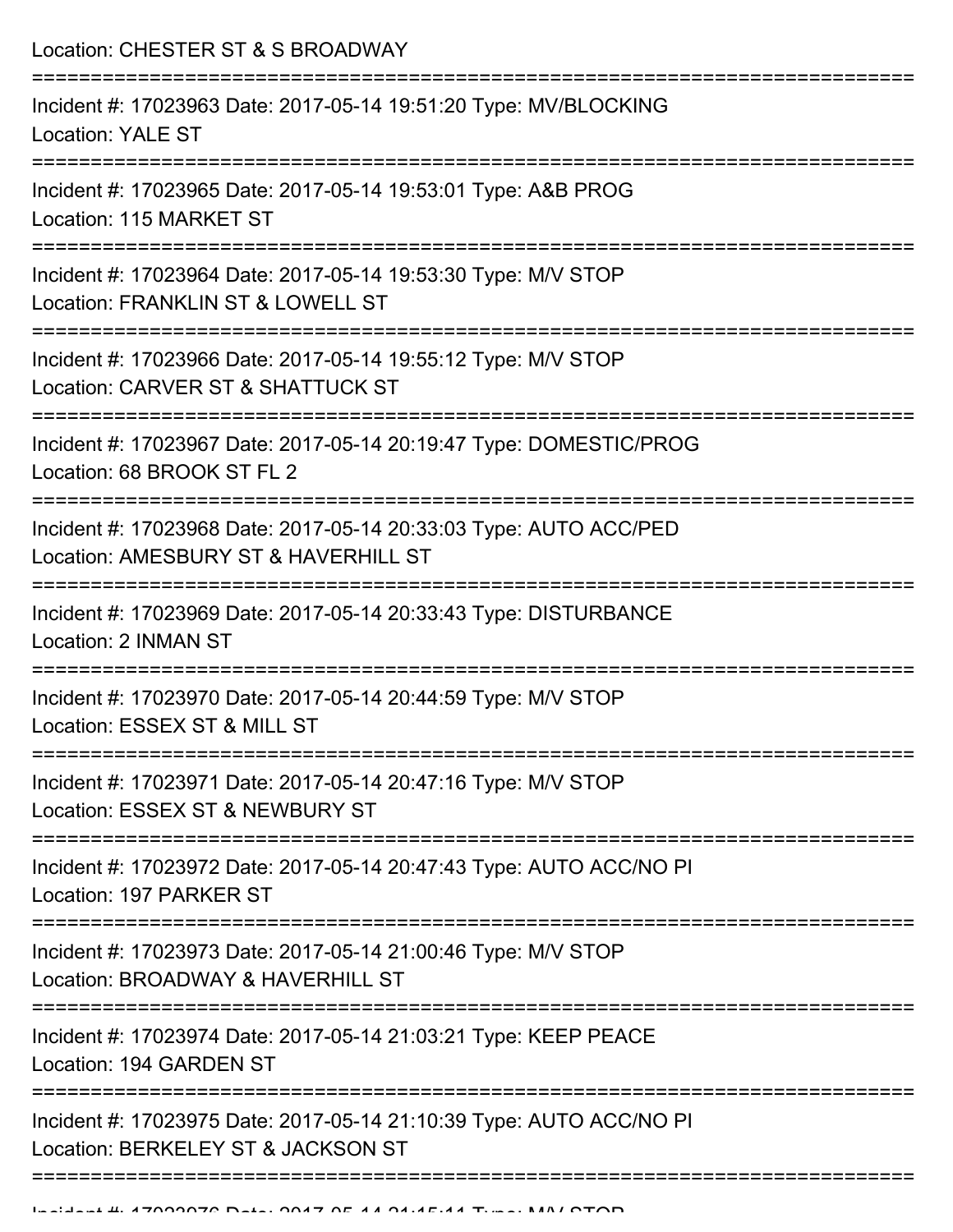| Location: E HAVERHILL ST & WOODLAND ST                                                                                         |
|--------------------------------------------------------------------------------------------------------------------------------|
| Incident #: 17023977 Date: 2017-05-14 21:18:08 Type: M/V STOP<br>Location: E HAVERHILL ST & FERRY ST<br>====================== |
| Incident #: 17023978 Date: 2017-05-14 21:19:13 Type: LOUD NOISE<br>Location: 15 BERKELEY ST #3                                 |
| Incident #: 17023979 Date: 2017-05-14 21:22:57 Type: SPECIAL CHECK<br>Location: MANN ST & WESLEY ST                            |
| Incident #: 17023980 Date: 2017-05-14 21:28:35 Type: UNWANTEDGUEST<br>Location: 94 S UNION ST                                  |
| Incident #: 17023981 Date: 2017-05-14 21:36:50 Type: M/V STOP<br>Location: ESSEX ST & UNION ST                                 |
| Incident #: 17023982 Date: 2017-05-14 21:38:33 Type: NOISE ORD<br>Location: 15 DUCKETT AV #48-3                                |
| Incident #: 17023983 Date: 2017-05-14 21:51:32 Type: TOW OF M/V<br>Location: TRESPASS / 183 BROADWAY                           |
| Incident #: 17023984 Date: 2017-05-14 22:01:18 Type: UNKNOWN PROB<br>Location: 57 BERNARD AV                                   |
| Incident #: 17023985 Date: 2017-05-14 22:11:54 Type: NOISE ORD<br>Location: 115 GARDEN ST FL 3                                 |
| Incident #: 17023986 Date: 2017-05-14 22:15:11 Type: UNWANTEDGUEST<br>Location: SAMS FOOD / S UNION ST & WINTHROP AV           |
| Incident #: 17023987 Date: 2017-05-14 22:23:28 Type: M/V STOP<br>Location: APPLETON ST & ESSEX ST                              |
| Incident #: 17023988 Date: 2017-05-14 22:35:20 Type: DISTURBANCE<br>Location: 39 BROOKFIELD ST #1                              |
| Incident #: 17023989 Date: 2017-05-14 22:50:07 Type: NOISE ORD<br>Location: 175 S UNION ST                                     |
| Incident #: 17023990 Date: 2017-05-14 23:13:34 Type: TOW OF M/V                                                                |